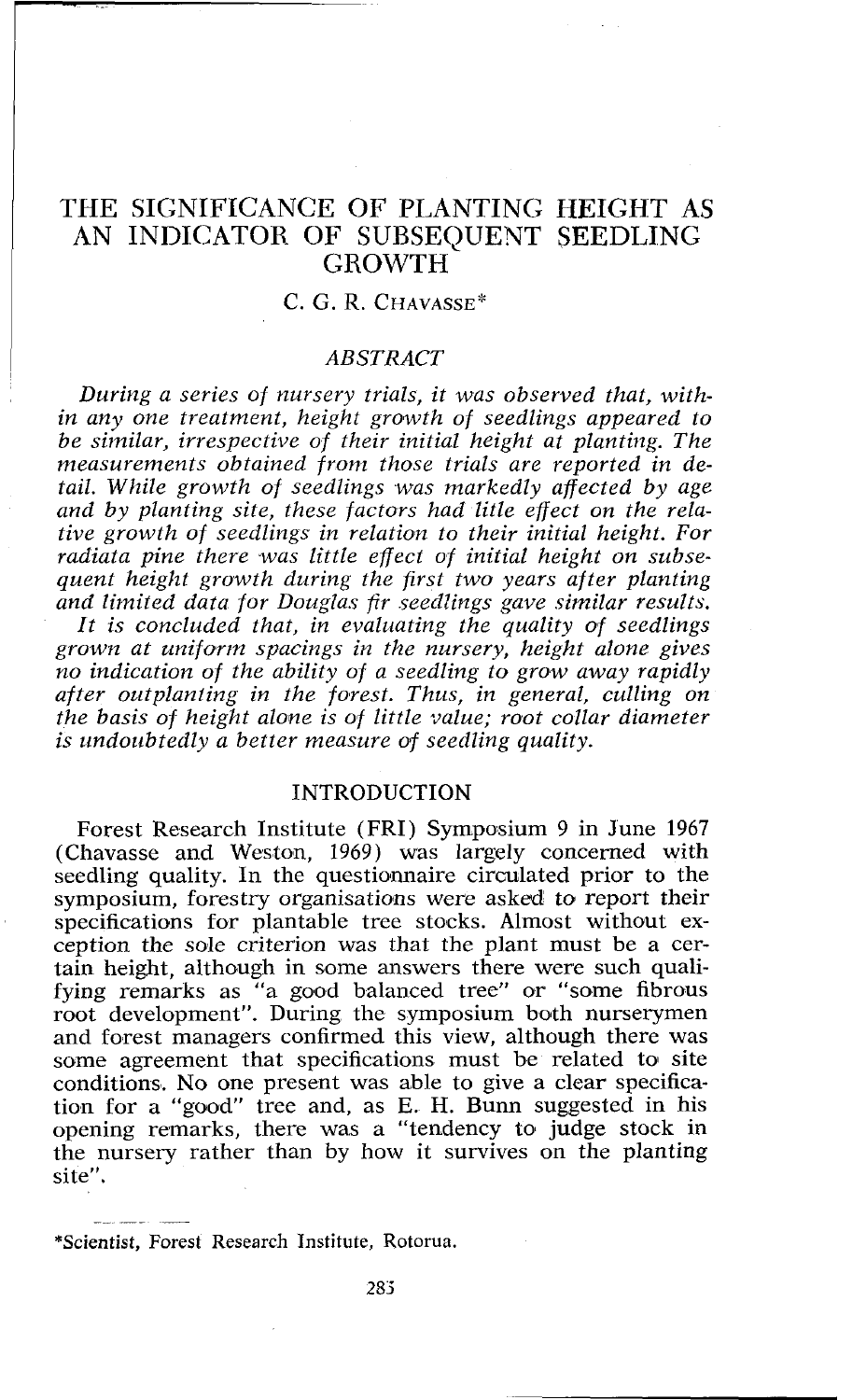This stricture does not apply to nursery stock research, which consists largely of evaluating the effects of various treatments (conditioning, nursery spacing, handling, storage, packaging) by planting the seedlings anld observing survival, growth, and health over 1 to 3 years. Until recently growth has been assessed almost entirely in terms of shoot extension, largely because this is the simplest parameter to measure. and also because analysis of height growth can provide meaningful results. Nevertheless, it is not possible to describe a "good" seedling simply in terms of its height, either absolutely or in relation to a particular crop. The quality of a seedling, and its ability to survive and grow well after planting in the forest, clearly depend on a number of factors. Similarly, the size of a seedling in relation to its neighbours will depend on several factors, such as differences in seed size, rate of germination, depth of sowing, physiological condition, and (to some extent) genetic make-up (e.g., Sweet and Wareing, 1966).

Within any particular crop of seedlings there is usually a wide range of sizes. For example, Smith and Walters (1965) found heights of  $3/0$  Douglas fir seedlings to range from 7.5 to 80 cm. Ranges of heights in radiata pine and Douglas fir seedling crops in New Zealand can be observed in Figs. 1 to *6.* The forest manager's interest in this lies in whether the shorter trees are able to perform as well as the taller in any given site conditions. But the matter is also important in research. G. B. Sweet (pers. comm.) states: "A point at issue to tree breeders who want to select for growth rate at as young an age as possible is — if total height at a young are has a high component of planting heigh issue to tree breeders who want to select for growth rate at as young an age as possible is  $-$  if total height at a young age has a high component of planting height in it (and if planting height does not result only from genes for high growth rate) then how does the tree breeder cope with this effect in his early progeny trial assessments?" Sweet anid Wells (1974) reported, for example, an experiment where major differences in size between seedlings, grafts, and rooted cuttings 5 years after planting related to the initial sizes of the planting stock, rather than to differences in relative growth rates. Larger trees retained their lead over smaller.

The need to minimise the effect of uncontrolled factors has been recognised in research for some time, for it is now well documented that the quality of a seedling depends (among other things) on the space it occupies in the nursery, the conditioning regime to which it has been subjected, and the handling it receives after lifting (e.g., Chavasse and Balneaves, 1971; van Dorsser and Roolk, 1972; Menzies et *al.,* 1974; Chavasse and Bowles, 1975; Balneaves and McCord, 1976). Moreover, the quality of a seedling can be recognised by its Chavasse and Bowles, 1975; Balneaves and McCord, 1976).<br>Moreover, the quality of a seedling can be recognised by its<br>"sturdiness" — the height:diameter (Ht/D) ratio, or simply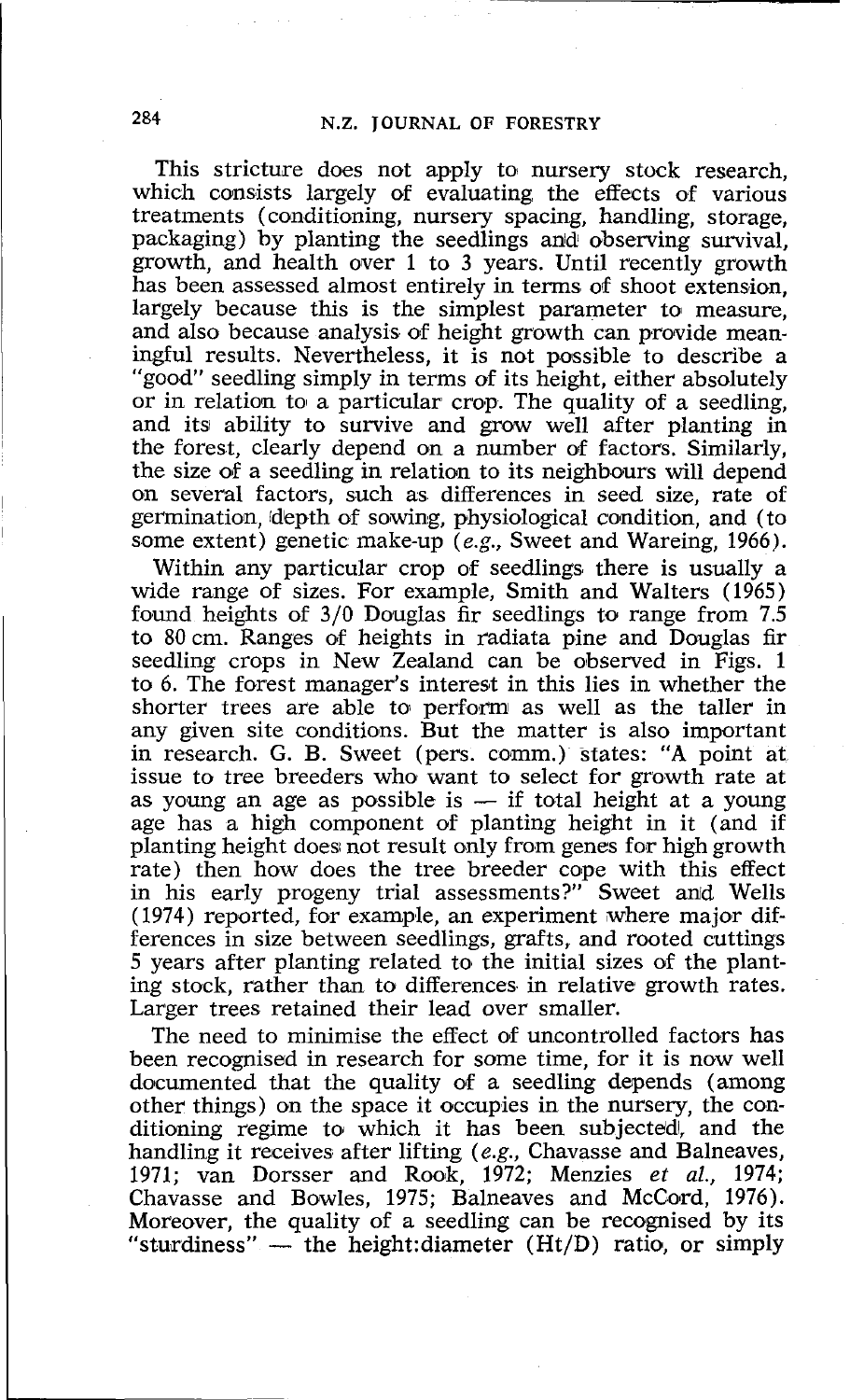

*FIG. 1: Distribution of height and HtlD classes of precision-sown radiata pine seedlings.* 

the root collar diameter (Prior, 1969; Anstey, 1971). After Symposium 9, G. W. Hedderwick (unpubl.) studied the effect of seed weight on the subsequent size of seedlings (Fig. 1). Seed from a typical radiata pine seedlot was divided into two fractions: large (35-45 mg) and smallest (10-20 mg).\* Seed

<sup>\*</sup>The **35-45** rng fraction represented about 30% of this seedlot: the 10-20 mg fraction only 5%.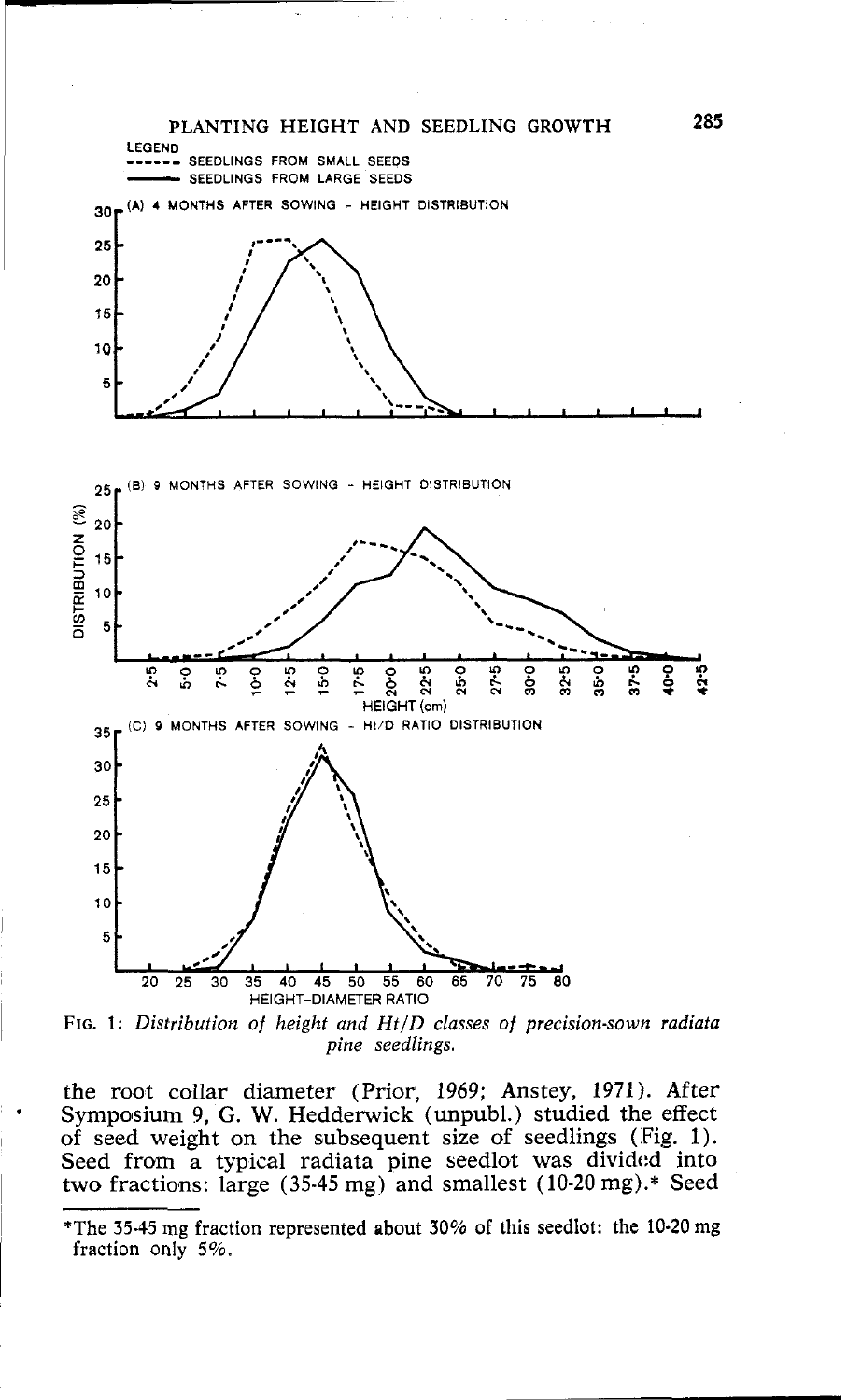was stratified and the two fractions were then sown in adjoining drills at a spacing of 6.3 cm within drills with 15 cm between drills, and at an even depth of 6 mm. It will be observed that, although the seedlings produced from the large seed fraction are some 5 cm ahead of those from small seeds at 9 months, the range of heights is almost identical in both fractions at 4 and 9 months after sowing. Similarly (Fig. 1c) the ranges of Ht/D ratios are identical for all practical purposes in each fraction. (The small number of very small trees was due to a compacted track running across the bed.) Therefore, while sorting seed by weight can shift average size one way or the other, in a manner positively correlated with seed size, it had no apparent effect on the range of seedling heights even where seeds were meticulously sown at even spacing and depth.

From various establishment trials, studied during 1969 to 1976, it was possible to obtain data on growth (within any treatment) related to initial height, in order to ascertain whether initial height is ot any significance in subsequent seedling behaviour. The information in this paper was obtaineld in this way as a "spin-off" from experiments with a number of different treatments and objectives.

#### FINDINGS

### **Radiata Pine** *110*

A preliminary study involved trees planted after periods of storage at FRI nursery (Chavasse and Balneaves, 1971). There were eight storage treatments and a total of 6600 seedlings. Apart from lifting date and storage time, nursery treatment was identical for all lots. Height growth was measured for 1 year from date of planting. Within storage treatments, trends for height growth in relation to initial height were very constant, so results were pooled (Table 1). Although final height

| Initial Height<br>Class | Height Growth<br>1st Year | <b>Final Height</b> |
|-------------------------|---------------------------|---------------------|
| (cm)                    | (cm)                      | (cm)                |
| 7.5                     | 40.0                      | 47.5                |
| 10.0                    | 40.0                      | 50.0                |
| 12.5                    | 40.4                      | 52.9                |
| 15.0                    | 39.4                      | 54.4                |
| 17.5                    | 39.4                      | 56.9                |
| 20.0                    | 39.4                      | 59.4                |
| 22.5                    | 38.4                      | 60.9                |
| 25.0                    | 38.4                      | 63.4                |
| 27.5 and above          | 38.4                      | 65.9                |

TABLE 1: HEIGHT GROWTH OF 1/0 RADIATA PINE IN RELATION TO INITIAL HEIGHT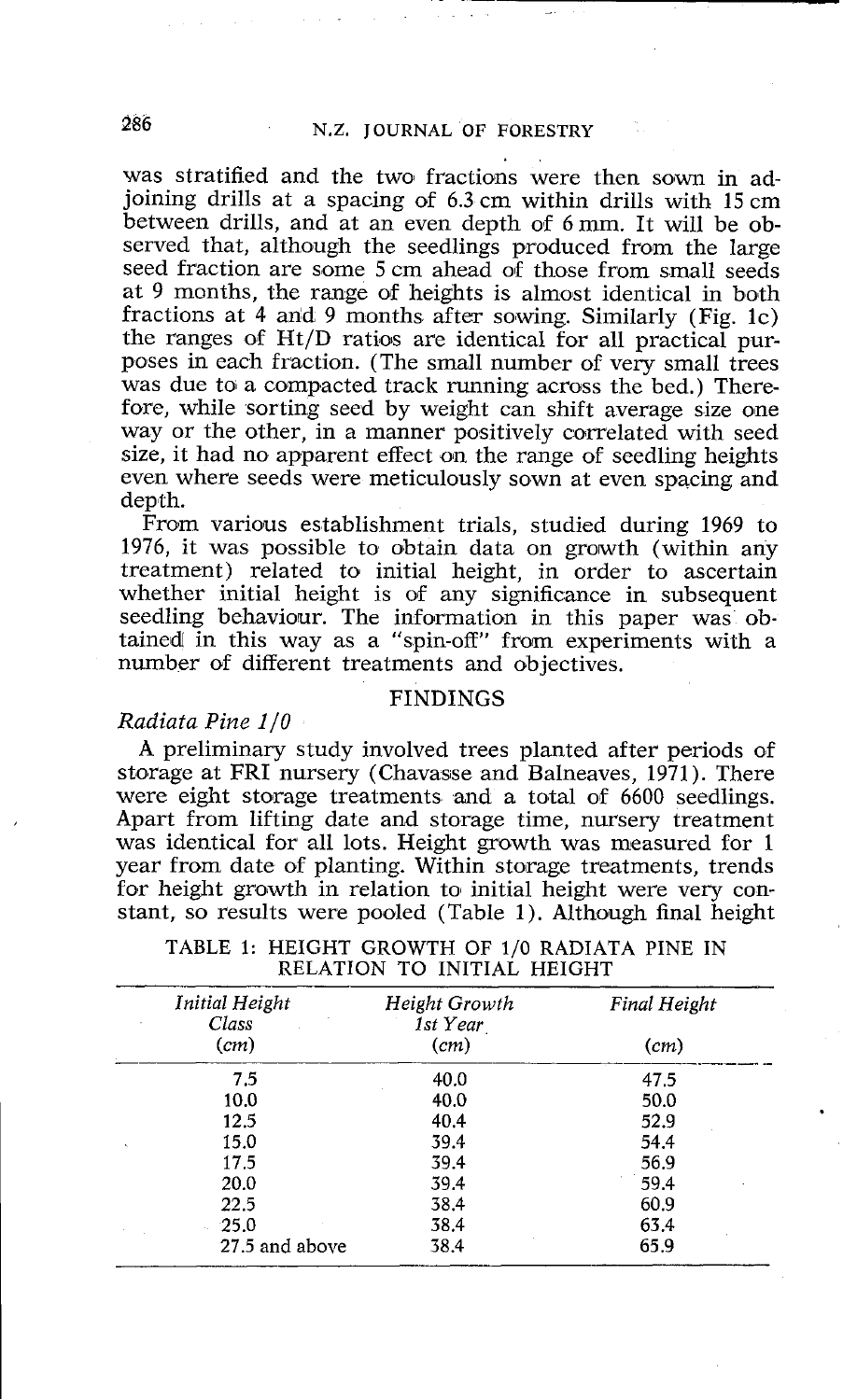### PLANTING HEIGHT AND SEEDLING GROWTH *267*



FIG. 2: *Height growth of 1/0 radiata pine over 2 years.* 

was still positively correlated with initial height, height growth clearly was not.

Two further trials, planted in 1969 for testing the effects of herbicides, were studied in 1971. One was on a rather poor, dry, exposed site, and the other on a fairly rich, sheltered site. Results are shown in Fig. 2. On the poor site the shorter seedlings made slightly more height growth in the first year than the taller seedlings, yet in the second year the height growth of the taller seedlings was superior. On the good site there was no significant difference betwen height growth of tallest and shorter seedlings in the first year. In the second year, again, the tallest seedlings grew more than the shorter, with a fairly well-defined trend throughout the size range.

In summer 1972-3 a large trial was commenced in order to determine the effect of seedling size and nursery spacing on the quality of  $1/0$  radiata pine seedlings. Seedling size was varied by sowing at intervals throughout the spring and early summer, and prescribed heights for planting were 10, 15, 20, **25** and 30 cm. Both nursery spacing (which ranged from 1.25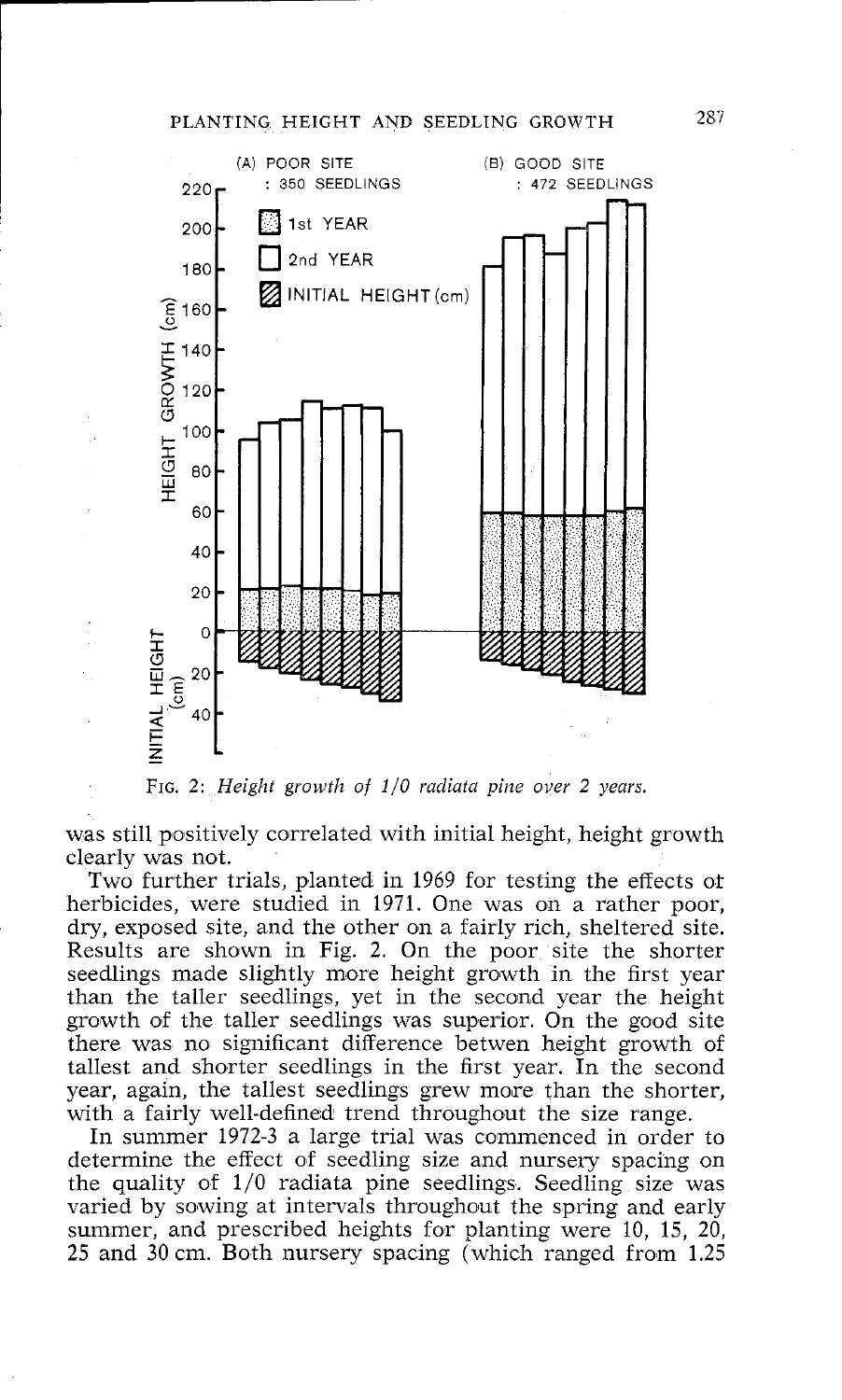# **N.Z. JOURNAL OF FORESTRY**



288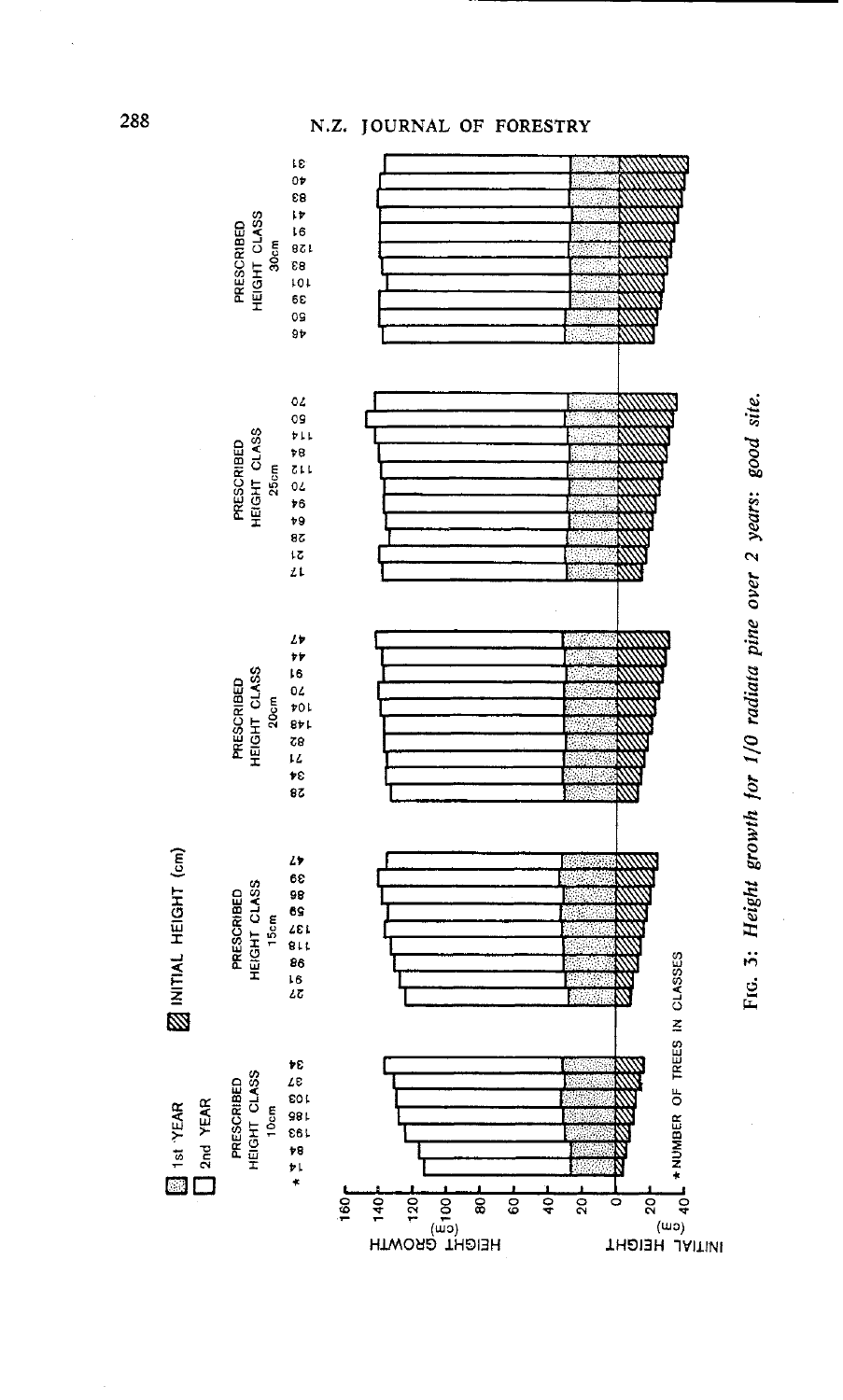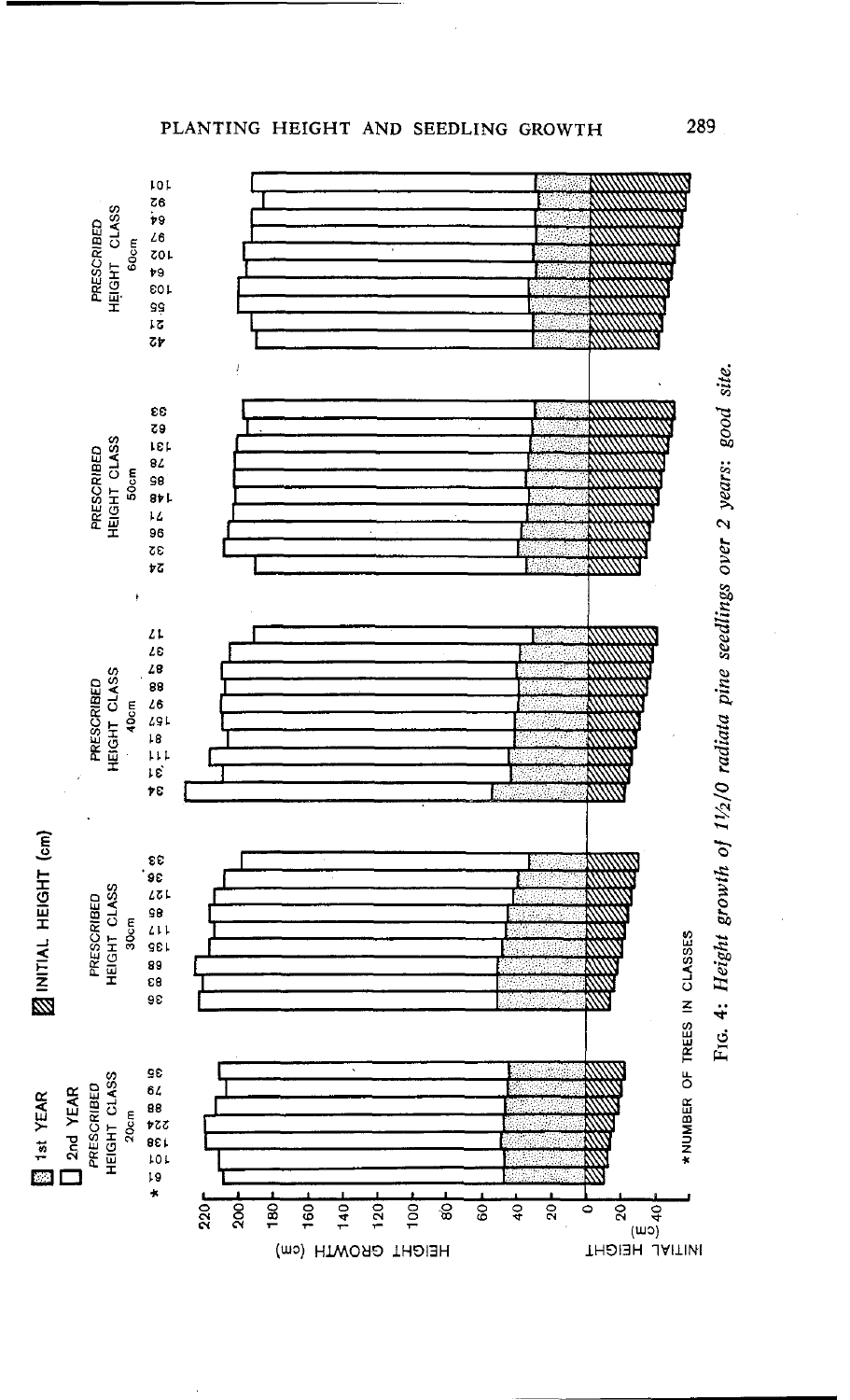

FIG. 5: Height growth of  $1\frac{1}{2}$  adiata pine seedlings over 2 years: frost flat site.

 $Z'N$ **JOURNAL** QF **FORESTRY**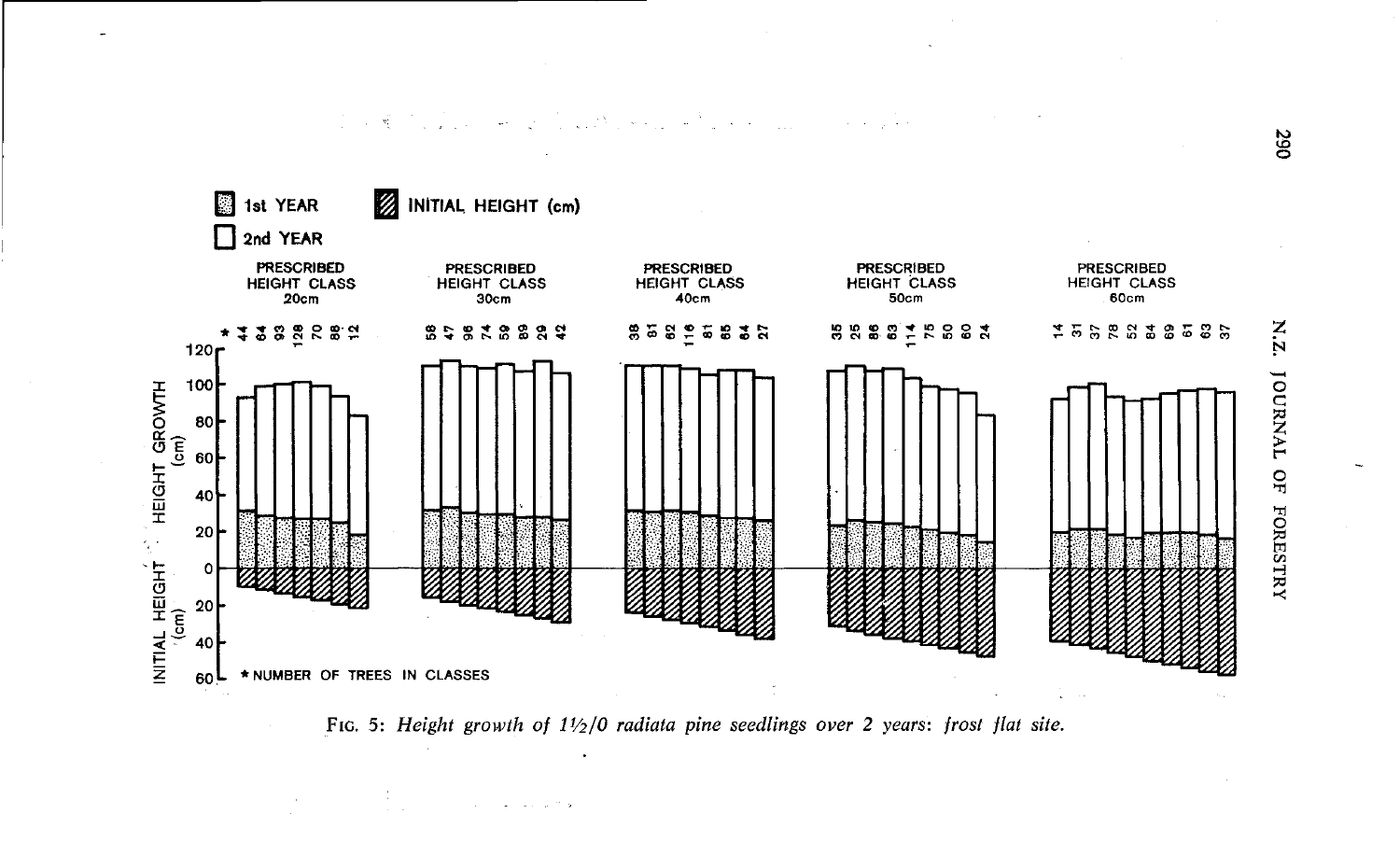to 5 cm) and height class affected subsequent height growth when the seedlings were planted **oa** a favourable site at the FRI nursery (Chavasse and Bowles, 1975). The effect of initial height on subsequent height growth within treatments is illustrated in Fig. 3. It should be emphasised that in this trial no culling was done.

In the 10-cm prescribed height class *(i.e.,* the last sown) initial heights ranged from  $4$  to 16 cm. In the first year there was a slight increase in height growth with increasing initial height, the shortest seedlings growing 26 cm, and the tallest 31 cm. In the second year the height growth of the taller seedlings was substantially better than that of the shortest.

In the 15-, 20-, and 25-cm prescribed height classes there was no detectable difference in height growth in relation to any initial height in the first year, but in the second year the taller trees grew slightly better than the shorter. In the 30-cm prescribed height class the height growth of the shorter trees was slightly better than that of the taller in the first year. In the second year the taller trees grew slightly more than the shorter.

**A** comparison oif height growth *between* the five prescribed classes is shown in Table 2. It will be seen that mean height growth in the first year was very similar for all prescribed classes, with no clear trend. Height growth in the second year, however, shows a marked trend; the taller the prescribed class, the better the growth.

### *Radiata Pine 1\*14/0

**A** similar trial, to evaluate survival and growth in relation to size and quality of seedlings, was established in 1973 with A similar trial, to evaluate survival and growth in relation<br>to size and quality of seedlings, was established in 1973 with<br> $1\frac{1}{2}/0$  radiata pine — half on a good site at FRI nursery and<br>half on a frost flat in Kaingar half on a frost flat in Kaingaroa Forest. (Chavasse and Bowles

| Prescribed<br>Height | Mean<br>Initial |                  | Height Growth    |               |                             |
|----------------------|-----------------|------------------|------------------|---------------|-----------------------------|
| Class<br>(cm)        | Height<br>(cm)  | 1st Year<br>(cm) | 2nd Year<br>(cm) | Total<br>(cm) | <b>Final Height</b><br>(cm) |
| 10                   | 9.1             | 29.9             | 95.9             | 125.8         | 134.9                       |
| 15                   | $15.0^{\circ}$  | 31.5             | 102.9            | 134.4         | 149.4                       |
| 20                   | 20.9            | 30.8             | 107.8            | 139.6         | 160.5                       |
| 25                   | 25.4            | 29.8             | 111.1            | 140.9         | 166.3                       |
| 30                   | 29.2            | 29.3             | 111.6            | 140.9         | 170.1                       |

# TABLE 2: MEAN HEIGHT GROWTH FOR PRESCRIBED HEIGHT CLASSES

*(110* radiata pine)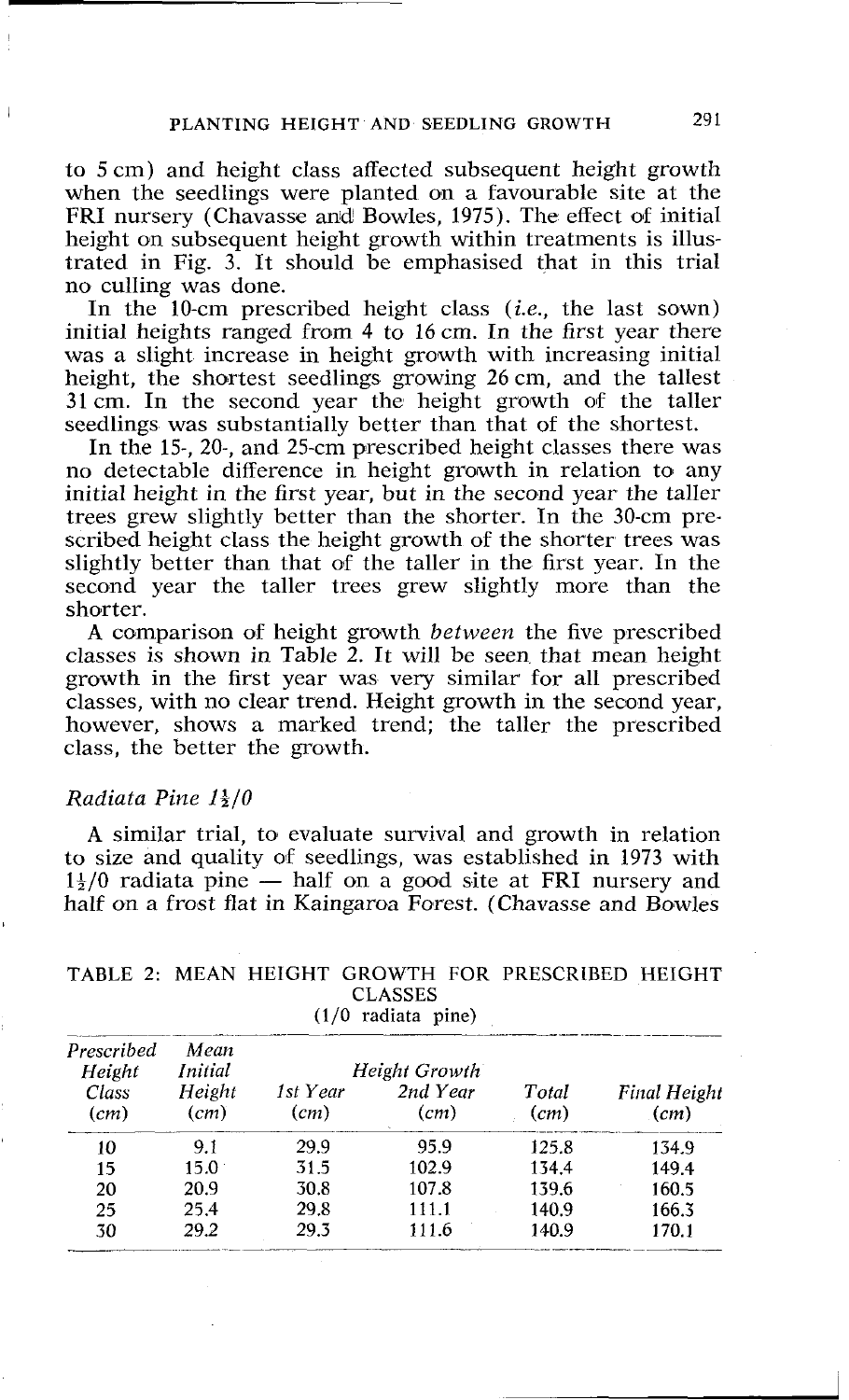(1976) have reported on the FRI nursery site trial.) The prescribed heights for planting were 20, 30, 40, 50, and 60 cm. Results on both sites, in terms of height growth, are illustrated in Figs. 4 and 5.

For the seedlings planted at FRI (Fig. 4) the trend in height growth in the first year is consistent; within the prescribed height classes the shorter trees grew rather more than the taller, although this is least pronounced in the 20- and 60-cm prescribed height classes. In the second year, overall, there was no significant difference in height growth between the shorter and taller seedlings.

It was suspected that the effect of initial height on subsequent height growth would be affected by frost, and thus much more apparent on the frost flat than in FRI nursery. Temperatures throughout the trial period were, however, above normal, and the patterns of growth in relation to initial height within prescribed height classes matched those at FRI nursery (Fig. 5): that is, in the first year the shorter trees put on rather more height than the taller, while in the second year there was no significant difference between them.

**A** comparison of height growth *between* the prescribed classes (for both sites) is shown in Table 3. It will be seen that on both sites the height growth of the 30-cm prescribed height class is superior to that of all other classes. Apart from the growth of the 20-cm prescribed class, the taller the prescribed class, the poorer the height growth over the subse-

|  |  |                                | TABLE 3: MEAN HEIGHT GROWTH FOR PRESCRIBED HEIGHT |  |
|--|--|--------------------------------|---------------------------------------------------|--|
|  |  | <b>CLASSES</b>                 |                                                   |  |
|  |  | $(1\frac{1}{2})$ radiata pine) |                                                   |  |

| Prescribed               | Mean     |          |               |       |                     |
|--------------------------|----------|----------|---------------|-------|---------------------|
| Height                   | Initial  |          | Height Growth | Total | <b>Final Height</b> |
| Class                    | Height   | 1st Year | 2nd Year      |       |                     |
| (cm)                     | (cm)     | (cm)     | (cm)          | (cm)  | (cm)                |
| Good SITE                | (Fig. 4) |          |               |       |                     |
| 20                       | 15.5     | 47.0     | 164.5         | 211.5 | 227.0               |
| 30                       | 21.8     | 49.5     | 170.3         | 219.8 | 241.6               |
| 40                       | 30.6     | 42.1     | 169.1         | 211.2 | 241.8               |
| 50                       | 41.5     | 34.6     | 168.2         | 202.8 | 244.3               |
| 60                       | 50.5     | 31.3     | 164.8         | 196.1 | 246.6               |
| FROST FLAT SITE (Fig. 5) |          |          |               |       |                     |
| 20                       | 15.2     | 26.6     | 71.0          | 97.6  | 112.8               |
| 30                       | 22.0     | 29.0     | 80.4          | 109.4 | 131.4               |
| 40                       | 30.1     | 27.0     | 81.3          | 108.3 | 138.4               |
| 50                       | 39.5     | 21.9     | 79.7          | 101.6 | 141.1               |
| 60                       | 49.6     | 18.3     | 75.2          | 93.5  | 143.1               |
|                          |          |          |               |       |                     |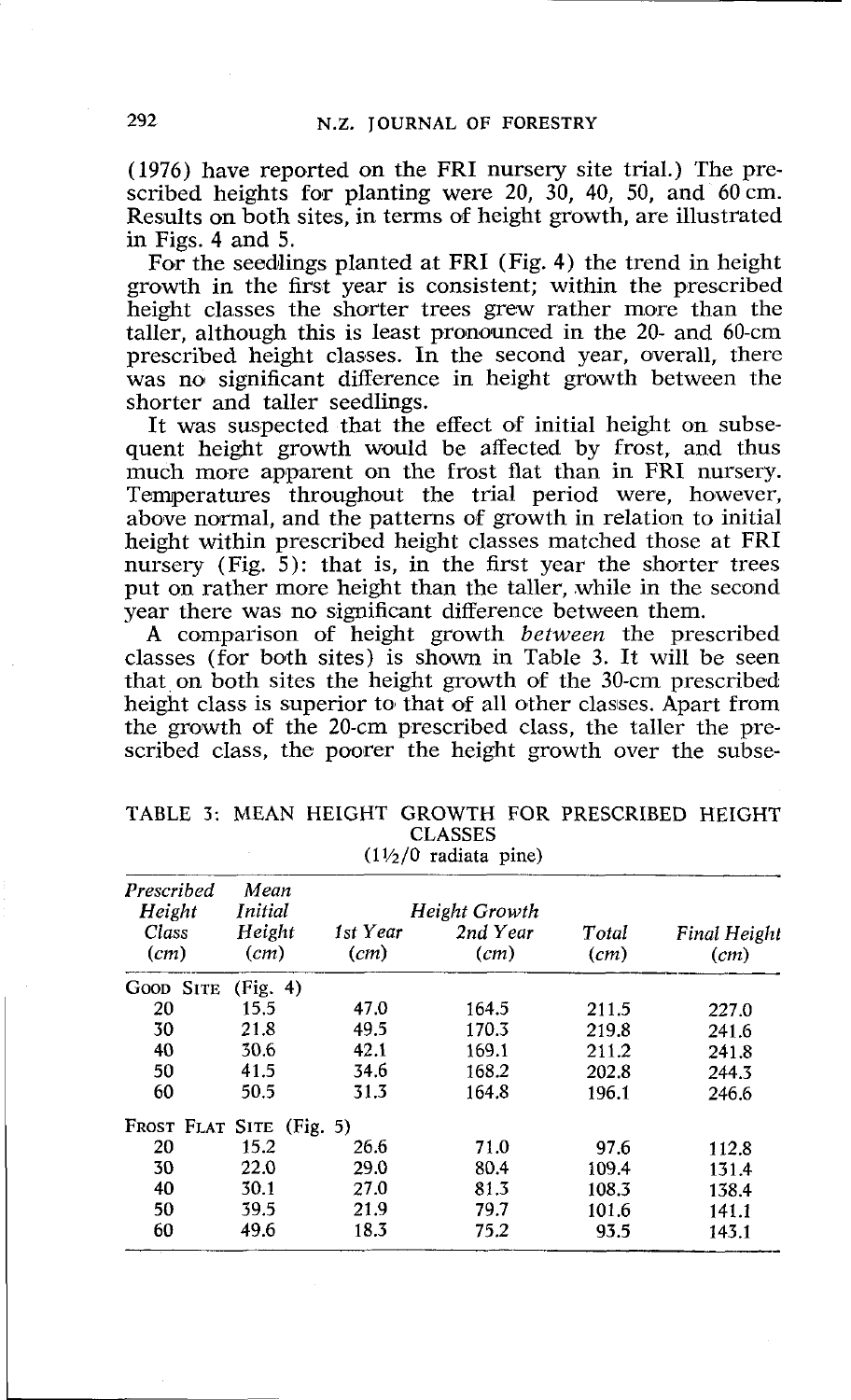# **PLANTING HEIGHT AND SEEDLING GROWTH 293**



**FIG.** *6: Height growth of 2/0 Douglas fir seedlings over 2 years.* 

quent two years. The differences between the growth trend of  $1\frac{1}{2}$ /0 radiata pine in the second year, when compared with the  $1/0$  stock (Table 2), is worthy of note. Also noteworthy are the rather small differences in the final heights of the prescribed classes (apart from the 20-cm class), particularly on the good site.

#### *Douglas* **Fir** 210

Only limited studies have been carried out with this species. The trees were planted for herbicide trials on the same sites as those to which Fig. 2 refers. On the poor site, 366 seedlings were measured; on the good site only 240. Results are shown in Fig. 6. On the poor site, height growth in the first year was independent of initial height, but in the second year the tallest trees made slightly more height increment than the shortest. On the good site, best height growth was shown by the shortest trees; in the second year there was no significant difference in height growth, irrespective of initial height.

### **CONCLUSION**

The figures presented show rather clearly the gross effect of site on similar populations of trees - *e.g.*, good and poor sites are shown in Figs. 2 and 6, and by comparison between Figs. 4 and 5. On the other hand, these site differences do not seem to have affected the behaviour of seedlings in relation to height within treatment classes. Within any one treatment, and generally between treatments, the height of a seedling in the nursery did not in itself give any indication of its likely height growth in the first year after planting in the field. It should be noted, however, that none of the trials included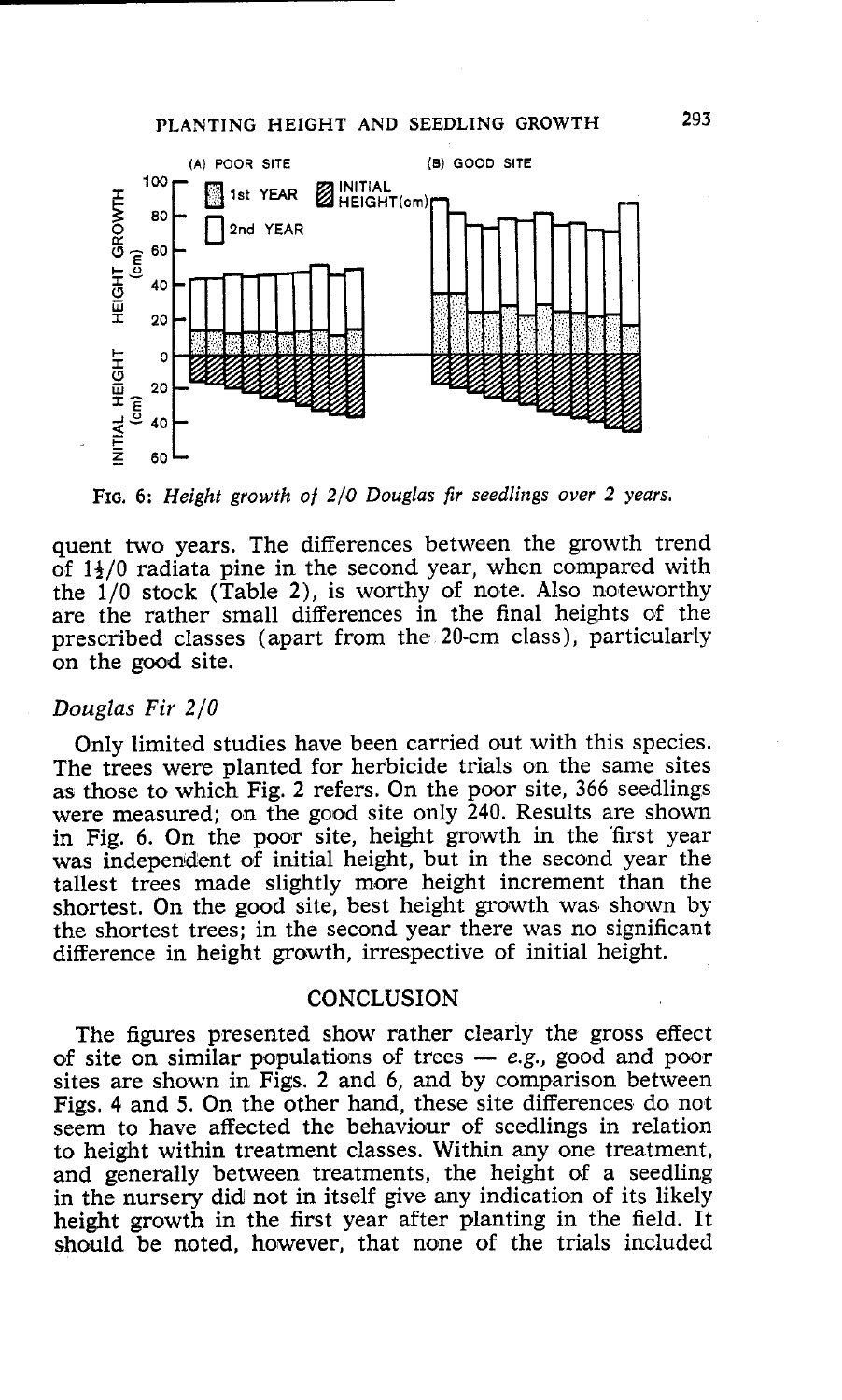spindly suppressed seedlings that might be obtained by normal irregular nursery sowing. These were eliminated by culling o'r precision sowing and thus the results do not mean that culling of spindly seedlings is unnecessary. However, in the precision-sown trials (Figs. **3,** 4, and 5), where no culling was undertaken but where trees had been allotted uniform growing space in the nursery, the field results should reflect the inherent growth capacity of each tree, in relation to the site on which it was planted. In other words, height growth should provide some reflection of the genetic make-up of the individual seedling.

There were slight differences between age classes. In the smallest  $1/0$  prescribed height class (Fig. 3,  $10$ -cm class) which had had a very short growing period in the nursery, the taller seedlings showed superior height growth in the first year, and even greater superiority in the second. No other prescribed height classes of the  $1/0$  stock showed such differences in growth in the first year, although taller seedlings did grow rather more than shorter ones in the second year. The patternin the  $1\frac{1}{2}/0$  stock was slightly different. In the smallest prescribed height class there was no detectable difference between shortest and tallest seedlings in the first year, while in the second the growth of the tallest seedlings was superior to that of the shortest; this refers to the good site only. In all other cases, on both the good and the poor site, height growth of shorter seedlings was slightly superior to that of taller seedlings in the first year. In the second year, height growth appeared to be unrelated to initial height.

Owing to small samples, results for Douglas fir are only tentative, but the pattern was similar: shorter trees tended to grow more than taller ones in the first year. In the second year there was no apparent difference on the good site, but the taller trees showed superior height growth on the poor site. This tends to reinforce the findings of Smith and Walters  $(1965)$  who studied  $3/0$  Douglas fir seedlings, with initial heights from 7.5 to 80 cm. They found that height growth in the first year showed no relationship to initial height, yet, in the second year after planting, height growth "was highly significantly associated with seedling size".

In all these trials there is a common tendency tor a weak positive effect of initial height to influence height growth in the second year after planting. This is in line with Smith and Walters' (1965) findings, and also those of Burdon and Sweet (1976). In studying means of overcoming non-genetic effects in clonal and progeny trials, they found that height growth of rooted cuttings within clones of radiata pine was only very weakly correlated with initial heights (coefficient  $= 0.1$ ) dur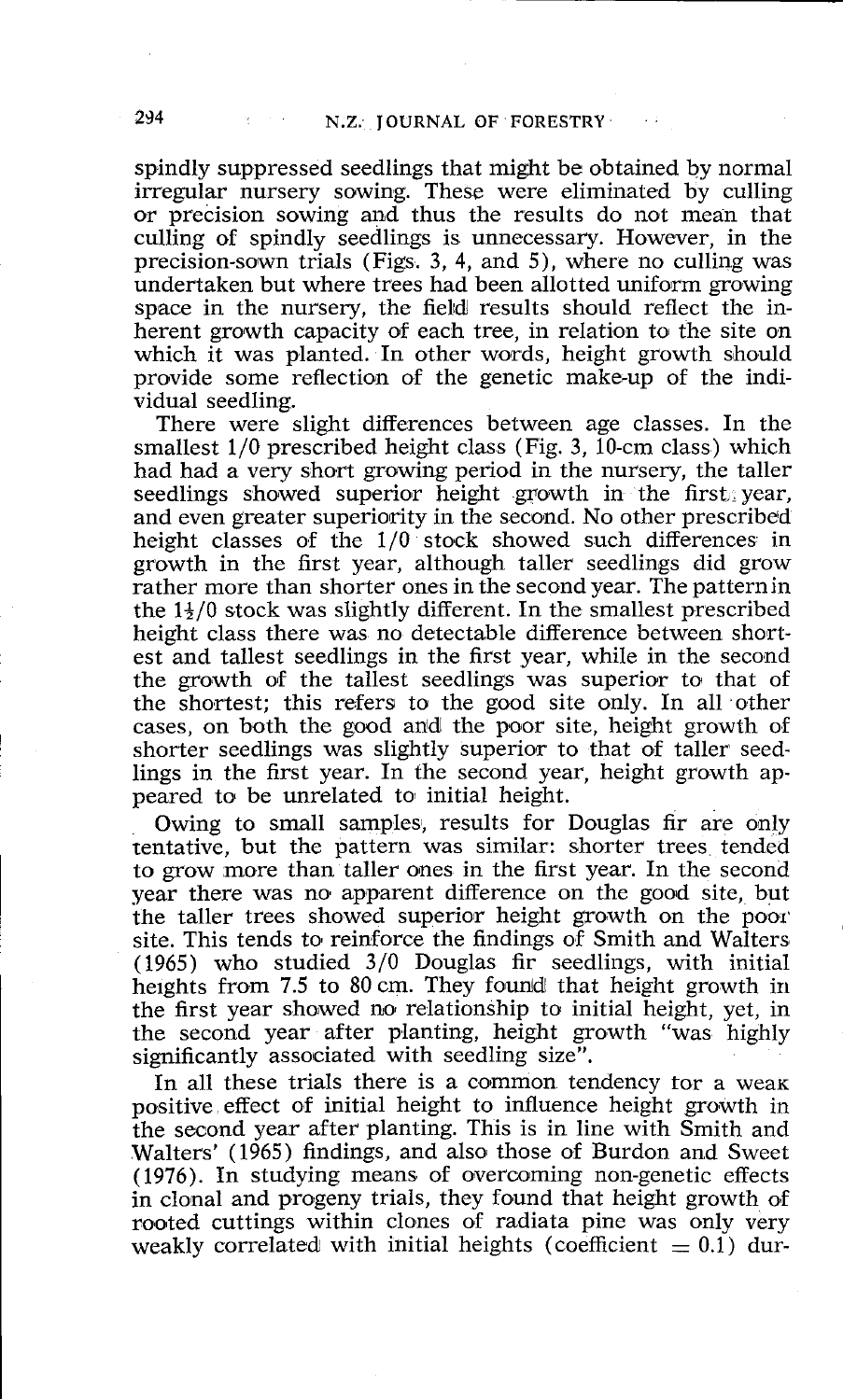ing the first 2 years after planting out. In the second 2 years the correlation coefficient improved to 0.2. It may be that a period of 2 to 4 years is too short a time for full evaluation of the effect of initial height on subsequent performance of trees.

Other things being equal, the tallest trees at time of planting are likely to be the tallest trees at the end of the first year of growth in the forest. In some cases, height at planting may are likely to be the tallest trees at the end of the first year of<br>growth in the forest. In some cases, height at planting may<br>be an important criterion — for example, where trees are to be<br>planted deeper than usual (as on planted deeper than usual (as on sand dunes) or where greater initial height keeps seedlings above weed growth. On many sites, however, height growth in the first year after planting is likely to be of critical importance for the forest manager. These studies indicate that, within any one seedling population, there is little to be gained by culling on the basis of height alone; if seedling quality is defined as the ability to survive outplanting and to grow away rapidly, then height by itself gives no indication of quality within any one treatment class. As implied earlier, root collar diameter is undoubtedly a better measure (Prior, 1969; Anstey, 1971; Menzies et *al.,*  1974; Balneaves and McCord, 1976), and it has been clearly shown by these authors to be related to the space occupied by the seedling in the nursery bed.

#### REFERENCES

- Anstey, C., 1971. Survival and growth of 1/0 radiata pine seedlings. N.Z. *Jl For., 16* (1) : 77-81.
- Balneaves, J. M.; McCord, A. R., 1976. Precision sowing improves quality *Jl For., 16* (1): 77-81.<br>eaves, J. M.; McCord, A. R., 1976. Precision sowing improves quality<br>and performance of 1/0 radiata pine — Milton Nursery. *N.Z. For.*<br>*Serv., For. Res. Inst. For. Establ. Rep. No. 90* (unpubl.).
- Burdon, R. D.; Sweet, G. B., 1976. The problem of interpreting inherent differences in tree growth shortly after planting. Pp. 484-501 in *Tree Physiology and Yield Improvement* (Ed. M. *G.* R. Cannell and F. T. Last). Academic Press, London.
- Chavasse, C. G. R.; Balneaves, J. M., 1971. Heeling-in radiata pine at the planting site. *N.Z. For. Serv., For. Res. Inst., For. Establ. Rep. No. 22*  (unpubl.).  $\Box$  Chavasse, C. G. R.; Bowles, G. P., 1975. The size and quality of  $1/0$
- radiata pine nursery seedlings. *N.Z. For. Serv., For. Res. Inst. For. Establ. Rep. No. 75* (unpubl.).
- Chavasse, C. G. R.; Bowles, G. P., 1976. The growth of precision-sown 11/2/0 radiata pine on a benign site. *N.Z. For. Serv., For. Res. Inst. For. Establ. Rep. No. 96* (unpubl.).
- Chavasse, C. G. R.; Weston, G. C., eds., 1969. Forest nursery and establishment practice in New ZeaIand. *N.Z. For. Serv., For. Res. Inst. Symposium 9,* 214 p.
- Menzies, M. I.; van Dorsser, J. C.; Moberly, B. W. **A,,** 1974. Effect of seedling spacing on grade return in the nursery and growth in the field. *N.Z. For. Serv., For. Res. Inst. For. Establ. Rep. No. 55* (unpubl.).